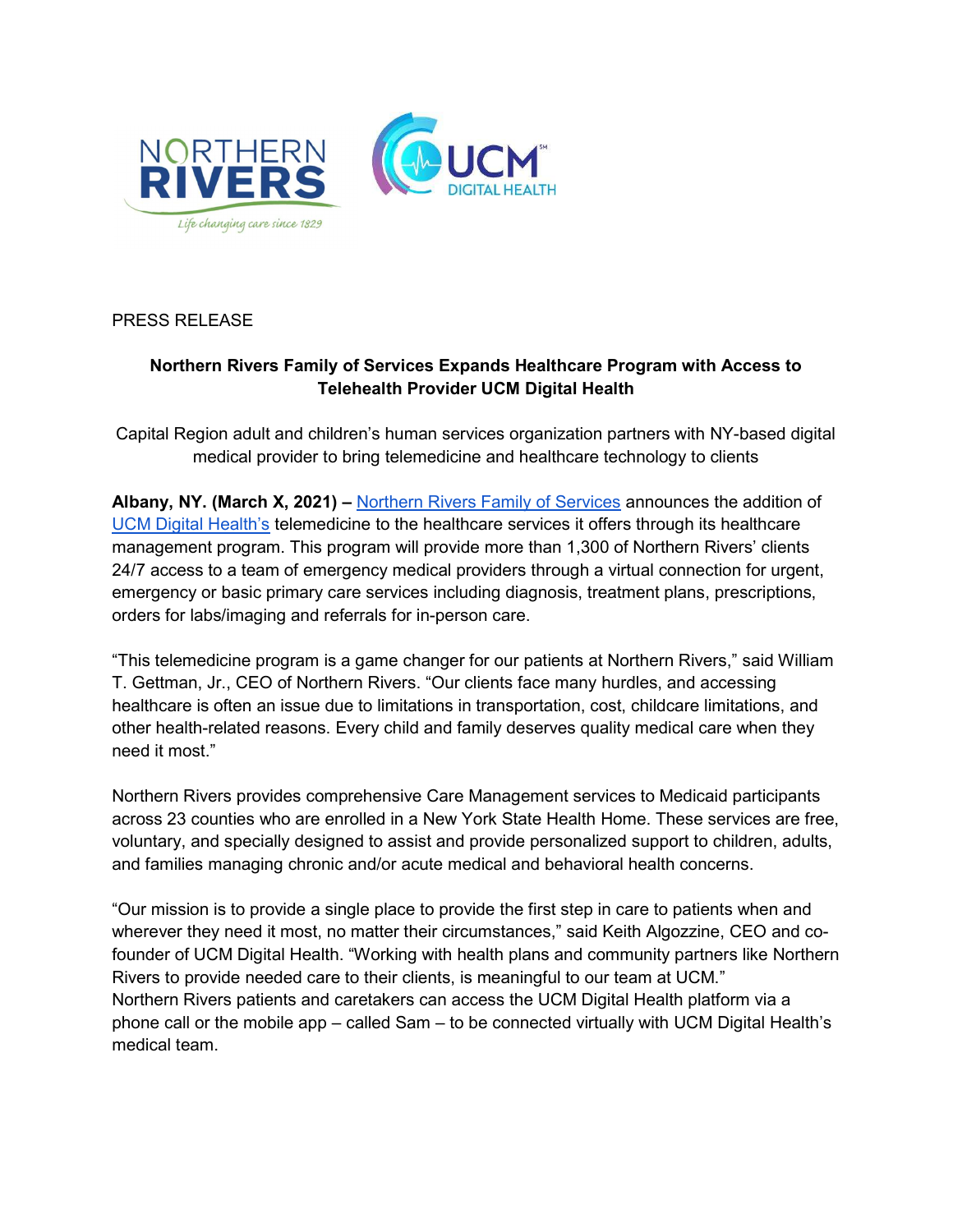UCM's team of care coordinators and emergency medical providers treat, triage and navigate any health concern and through the virtual connection, instantly engaging the patients and directing them to the right care. Referrals and appointments for follow-up care can be made through Sam, as well as prescriptions, labs and other in-person care.

This program provides access, quality and convenience, but will also save money for health plans and patients by helping reduce overutilization of the emergency room and urgent cares. Gettman described some of the situations in which Northern Rivers' patients would benefit from the convenience of telemedicine, including:

- A single mother of nine special needs children lives in an urban area. Transportation and childcare are her barriers to services as she struggles with transporting the children to numerous appointments each week. Having UCM's services means this single mother doesn't have to transfer on three buses to reach the doctor's office for routine visits.
- A single dad raising his teenage daughter who struggles with suicide ideation and attempts. Dad works hard to access emergency mental health services, hospitalizations, and crisis respite beds, but they live in a rural location far from hospitals and care facilities. He needs a more immediate medical resource to help manage and treat his daughter. UCM's services eliminate a 45-minute drive each way to a provider office, meaning Dad doesn't have to take as much time off work.
- A grandmother who is raising her teenage grandson, but resides in a red zone of urban community violence and has concerns for safety when venturing out. The grandmother works to maintain her grandson's physical and mental health needs, as well as keeping her grandson safe from gang and drug activity. Having a telemedicine solution means less worry about going to unsafe areas. Access to UCM means that help is a phone call or video chat away, easily conducted from the safety of their home.
- Adoptive parents with four special needs siblings, with challenges related to mental health, physical health and developmental delays due to their fetal alcohol and trauma histories. Coordinating care for four young children used to mean full days on the road, shuttling from medical office to medical office. Now, with UCM, this family can spend more time getting care and less time in the car.

Additionally, UCM Digital Health serves as a trusted source for health information. UCM Digital Health is the only telehealth platform that integrates UpToDate, and Emmi content from Wolters Kluwer – trusted industry-wide for its evidence-based, continuously updated clinical content that helps to reduce care variability and actively engage patients in their health.

#### ###

### About Northern Rivers Family of Services:

Founded where the Mohawk and Hudson meet, like the rivers that shaped our region, Northern Rivers Family of Services empowers children, adults, and families to change their lives and build stronger communities. Comprised of parent company Northern Rivers and member